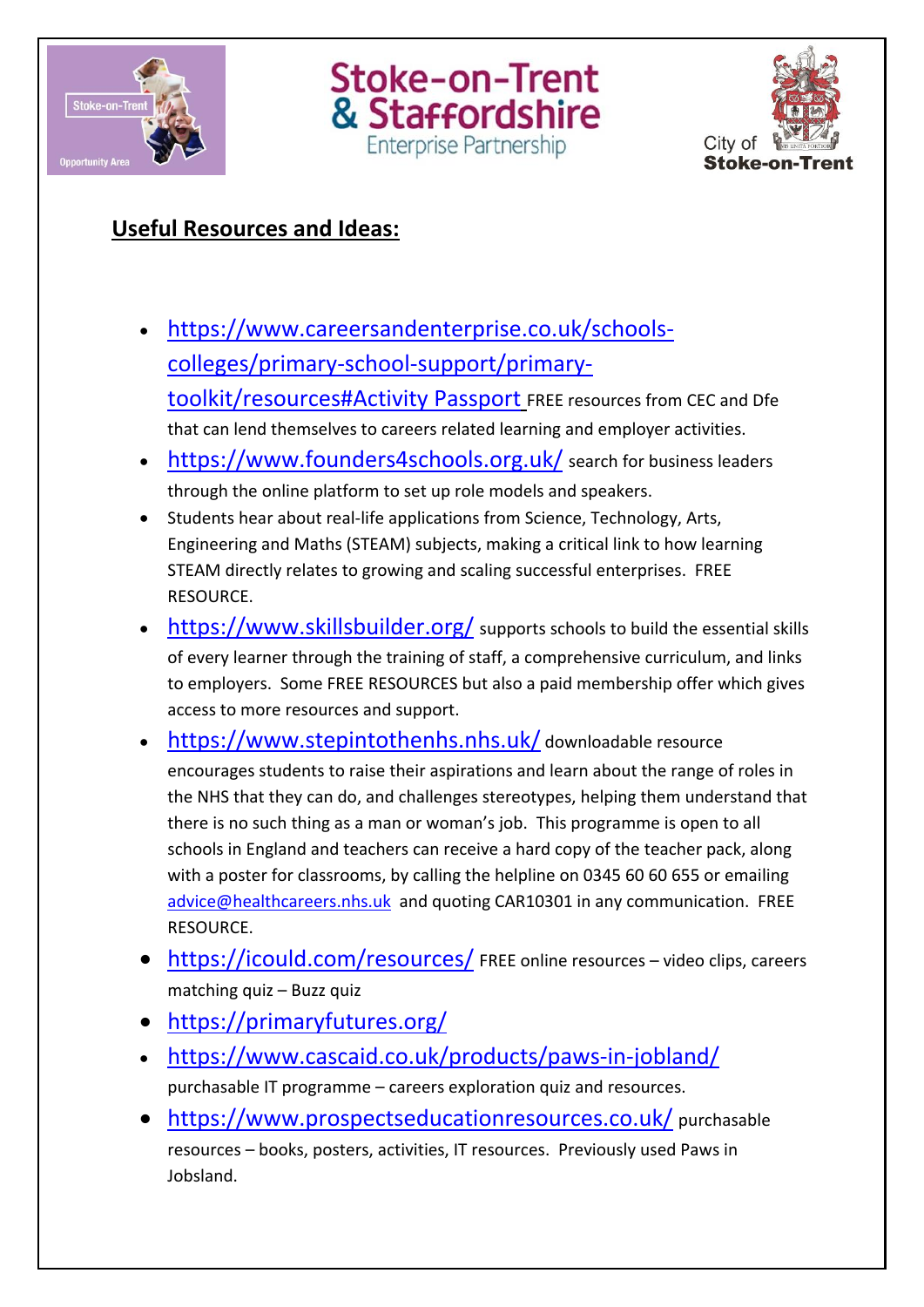- <http://website.u-explore.com/products-services/> High schools tend to use Start or Uexplore. Purchasable platforms.
- <http://www.cragrats.com/programmes/discovery/> Purchasable programme.
- Careers resources linked to curriculum areas or national bodies have good starting points and are free. Based online.
- Career of the month allocate research, poster production, etc to a class.
- Interview a Governor or parent. Make it bigger set it up as a reporter interview and record it. Hire equipment or studio?
- Careers related homework once a term linked to topic area.
- Career displays
- $\bullet$  Build a careers section in your website could the students take on roles within this development and spend time with the IT team, Art
- Roles
- Explore a career related to an educational visit already booked. Eg) interview a member of staff there about their job.
- Careers/employer section in school newsletter.
- <https://www.asdan.org.uk/courses/programmes/lift-off> example

of an ASDAN course around Yr 6/7 transition but there may be other options.

- <https://www.fiverchallenge.org.uk/> Young Enterprise Fiver Challenge
- Enterprise days
- Curriculum-linked activities and Subject specific activities e.g. languages
- Numeracy and literacy activities
- Speed networking sessions
- [https://literacytrust.org.uk/programmes/sport-and](https://literacytrust.org.uk/programmes/sport-and-literacy/premier-league-primary-stars/)[literacy/premier-league-primary-stars/](https://literacytrust.org.uk/programmes/sport-and-literacy/premier-league-primary-stars/)
- [https://nationalcareersweek.com/new-site](https://nationalcareersweek.com/new-site-template/resources-2/)[template/resources-2/](https://nationalcareersweek.com/new-site-template/resources-2/)
- Use Alumni links in your feeder High schools could students come and talk about experience of transition to high school or could a year 11 come and talk about what they are going to do for their next steps ie) another transition.
- Utilise Trust links where they are available.
- <https://www.medicalmavericks.co.uk/> Careers inspiration activities and resources around STEM and sports science.